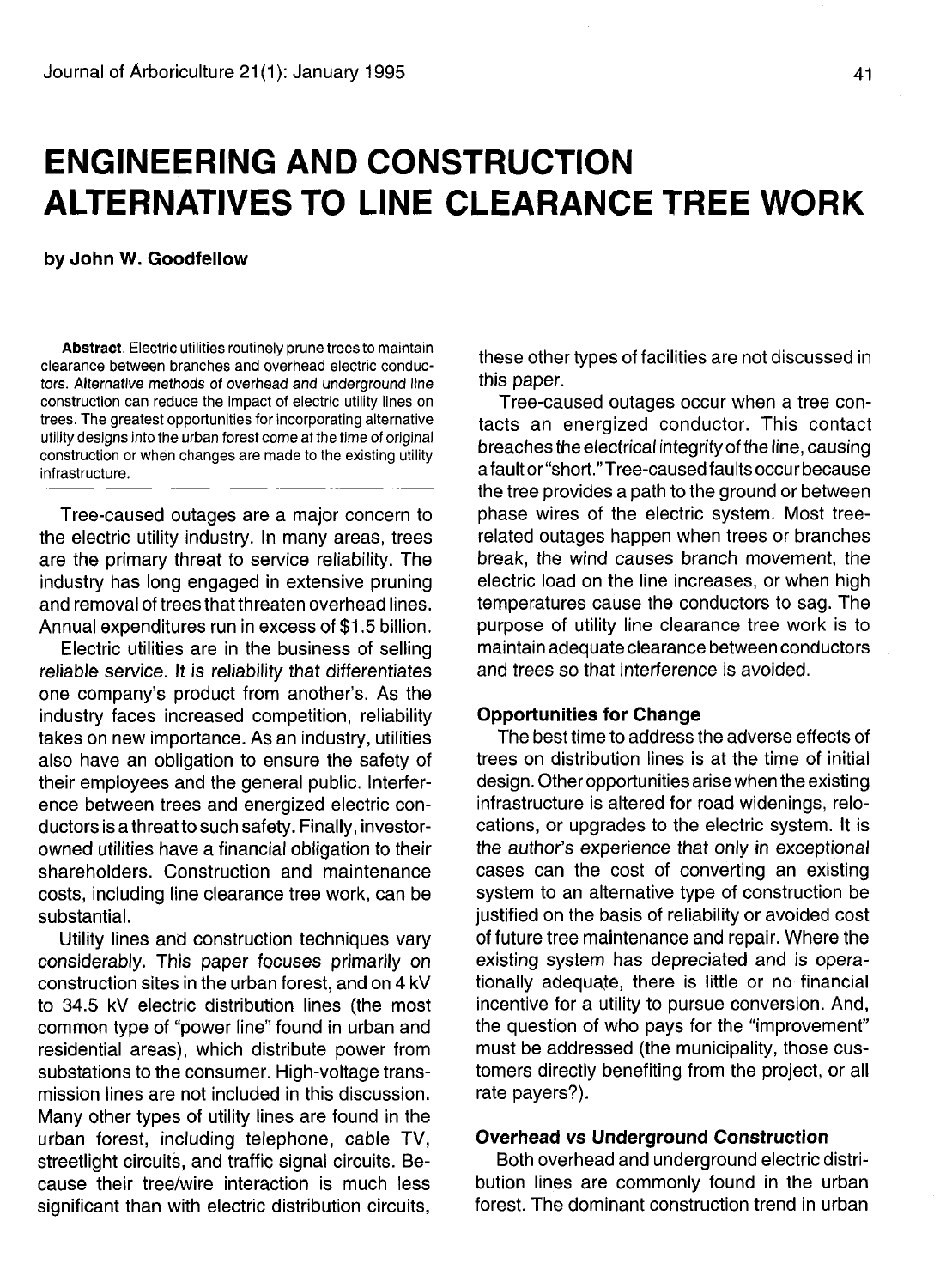areas is to place new urban and residential utility systems underground. Both categories of construction have their own unique characteristics. Generally, underground facilities in urban areas are more expensive to build. The materials used in underground construction are considerably more expensive, as is the effort required during construction. In addition, unlike overhead lines which are easily upgraded, underground facilities are usually designed and built with capacity to serve the probable future load. The current shift away from direct-bury to conduit construction methods allows greater flexibility to upgrade. However, initial costs are high due to increased material costs for the conduit pipe and vaults, and the increased labor required for pulling cable into the duct system. Increased costs and underused plant capacity are accepted trade-offs with underground system designs.

Differences in the practical aspects of underground and overhead construction can also be notable. Overhead construction tends to be predictable because most construction problems can be anticipated. Underground construction in urban and developed areas can be a challenge. Competition with other utilities for space underground can be as intense as that found in the world of overhead distribution lines, where wires and trees compete to occupy the same space. The variable nature of manmade urban soils is another challenge. Coarse fill of construction and demolition debris can create problems during underground trenching, and particularly for trenchless construction technologies discussed later in this paper. Finally, the cost of site restoration cannot be overstated. Restoration costs can be the greatest share of the total cost of an underground construction project. Mature landscapes, structures, and pavements can be very difficult and expensive to adequately restore. The impact of restoration issues is the greatest in open trench construction, is less for overhead projects, and can be negligible on trenchless underground projects.

Underground construction eliminates trees as a cause of outages. Although the resulting improvement in reliability can be dramatic, underground systemsare not without theirown problems. The life of some underground cables is considerably shorter than expected, and accidental digups are common. While overhead outages are less frequent, underground outages often are longer in duration due to the difficulty of locating faults, and they are more expensive to repair. The faulted cable must be excavated and repaired, and the site restored, again at considerable expense.

Despite these issues, underground construction is often the only acceptable method for new construction in urban and residential areas. Regulation, franchise requirements, and operation tariffs establish this preference in many cases. Despite improvements in construction methods, technology, and materials, underground construction generally is more costly than a comparable overhead line. Increased coordination between all the utilities competing for space in joint occupancy trenches, and the sharing of trenching and restoration costs is reducing the economic impact of underground construction for all utilities. The current trend on large construction projects is for the developer or general contractor to provide the trench and restore the site. This reduces the utility's costs.

## **Overhead Design Alternatives**

A variety of overhead construction designs alter the space requirements of distribution lines and their impact on trees. This discussion contrasts these alternatives with open construction (bare wire and crossarms) Even within this benchmark reference, variation can be found. The placement of the system neutral either up on the arm or below, and the proximity of the hot phases to trees can change the performance and reliability of open construction (Figure 1).

Alley or wing arms (framing a crossarm and braces off one side of the pole in an inverted "L" configuration), can gain several feet of side clearance. Adding a wing arm requires some conductor slack, and may also require a down guy to compensate for offset mechanical loads on the pole. Of course, the structural integrity of the adjacent tree will have a major influence on reliability. Clearance requirements between conductors and trees remain the same as for conventional open overhead construction (Figure 2).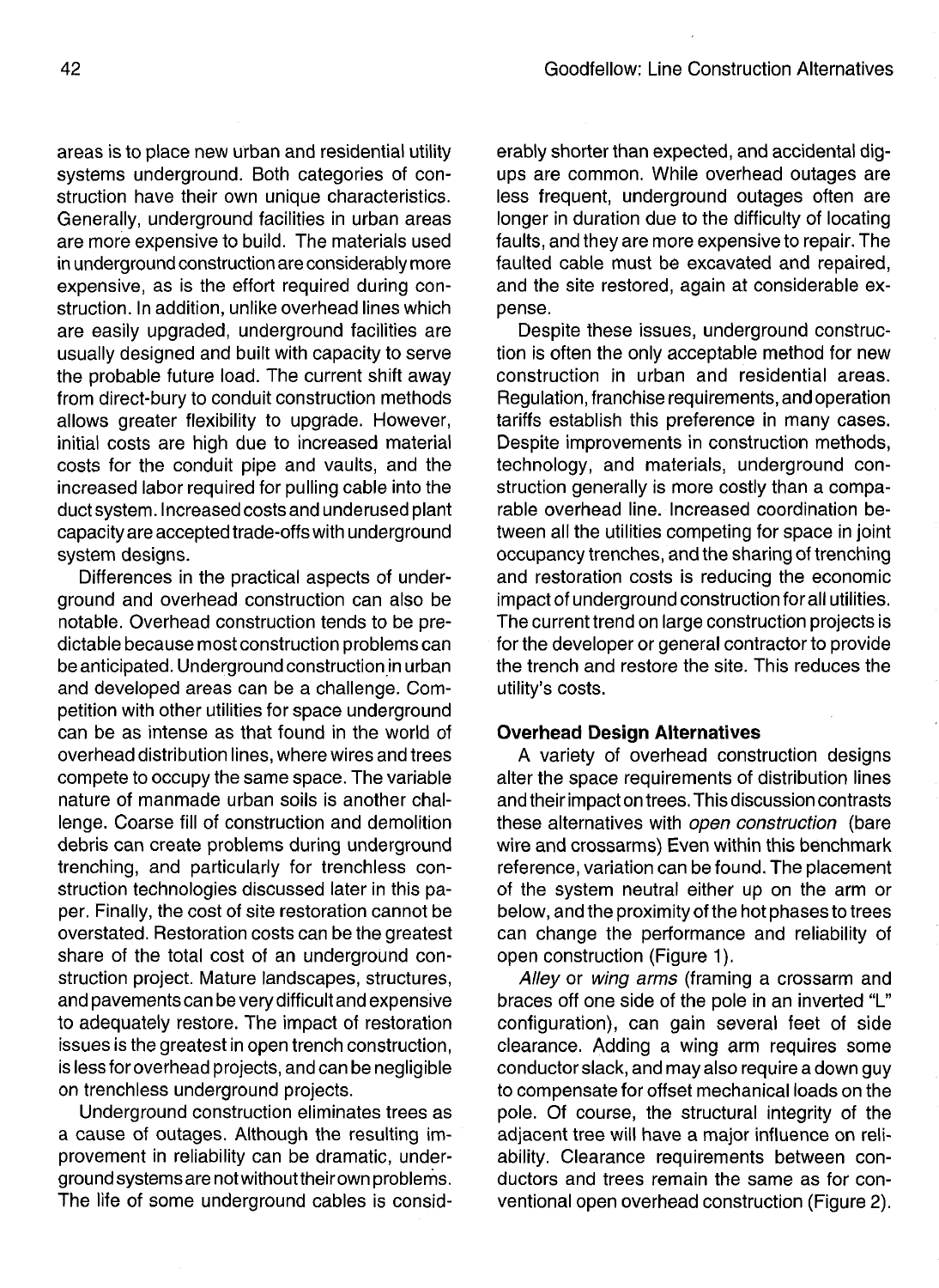

**Figure 1. Open construction with bare wire and crossarm.**

Distribution lines are sometimes rerouted around problem trees by simply jogging across the street with a pole or two and then back again.



**Figure 2. Alley or wing arm construction. Figure 3. Compact construction.**

Obviously, this is a solution only if the land across the street has no tree problem.

Compact construction framing, which has seen increased popularity in recent years, moves the bare conductors closer together. This can reduce the clearance space required in the crowns of trees. However, the reduced spacing of the conductors may increase the probability of phase-tophase outages. In other words, a smaller branch is capable of causing an electrical short between two wires (Figure 3).

Covered overhead primary (COP) is a departure from the previously discussed bare wire designs. COP can serve as the conductor in either conventional crossarm construction or compact designs. Conventional bare conductor designs rely on physical separation and the dielectric strength of air to provide sufficient insulation. "Tree wire" COP conductors are covered with polyethylene. While usually not code-rated insulation, the covering does have some insulating

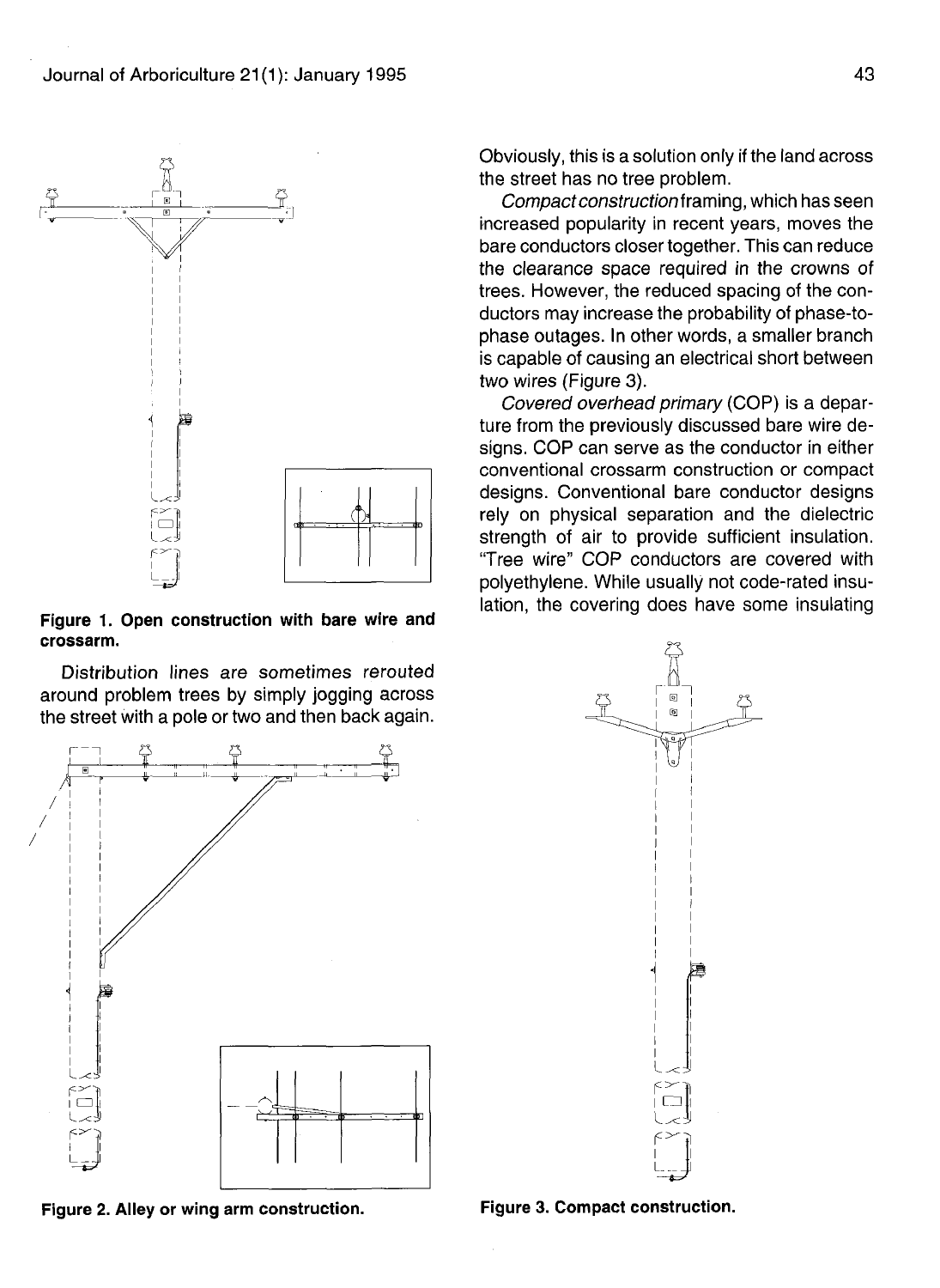qualities, so tree branches are much less likely to cause a phase-to-phase or phase-to-ground fault. But, because the insulation is unrated, an outage is likely if an offending branch remains in contact with the line over several days or weeks. As leakage current flows from conductor to the tree through the covering, the covering's dielectric strength is lost. Ultimately a fault will occur. Branches in contact with COP conductors need to be removed in a timely manner. Therefore, COP construction requires more frequent patrols, and line clearance tree work remains necessary. The industry's practice generally is to apply the same tree-conductor clearance requirements to COP as it would to bare wire construction.

Spacer systems manufactured by Hendrix (Figure 4) can be thought of as a combination of two ideas: covered wires and compact configuration. A spacer system brings the individual phase wires very close to each other, achieving a compact configuration that reduces the crown area of a tree affected by the distribution line. The conductors used in spacer systems have a thicker covering than tree wire. The increased covering



**Figure 4. Aerial ("Hendrix") spacer system.**

thickness results in increased dielectric strength. Though not a rated insulation, spacer cable's ability to reduce tree-related outages is well recognized. As with other COP construction, the dielectric strength of the covering is lost through leakage at points of direct contact by trees The ultimate result will be a fault as the covering burns through. Line clearance tree work is still necessary. The industry is debating whether less tree/conductor clearance can be tolerated. A recent survey by the Edison Electric Institute indicated that the industry felt by a three-to-one margin that the same tree/conductor clearances required on bare wire construction should apply to spacer cable(Figure 5).

Because COP uses a covered conductor, the power system may be unable to sense a downed wire. With conventional bare wire construction, protective relays will sense a fault and operate protective sectionalizing equipment, de-energizing the faulted circuit. The same cannot be said with covered conductors. The probability increases



**Figure 5. Four circuits of spacer system construction.**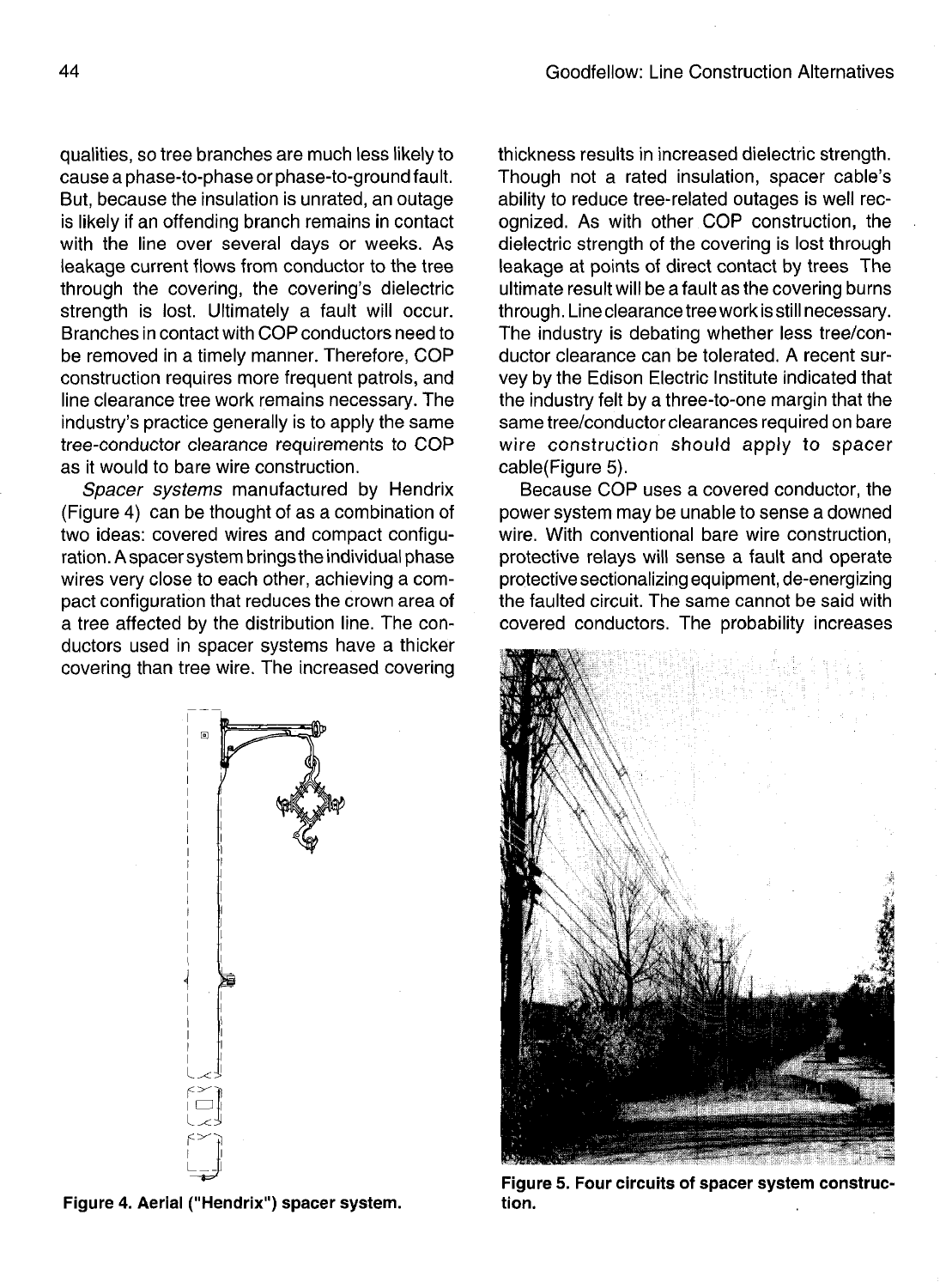that lines could be down and energized. Because the covering on neither COP nor spacer cable can be considered insulation, a person may suffer serious injury when coming in accidental contact with the downed line.

Aerial cable systems, while having only limited application, deserve mention. Basically they can be thought of as underground cables strung overhead. Just like underground cables, they are shielded and have fully rated insulation. They typically are strung pole to pole, wrapped in a bundle, much like the triplex commonly used for residential services. Aerial cable has been used in heavily stocked urban forests where utility facilities are sited on back lot lines and alleys. Treecaused outagesare nearly eliminated. Clearances are only a concern from the standpoint of mechanical loading and abrasion (Figure 6).

#### **Underground Installation Alternatives**

Converting an existing overhead system to underground is expensive. Beyond the obvious issue of replacement of conductors, underground conversion requires other new plant equipment such as transformers and switches. This section



**Figure 6. Aerial cable system.**

describes several underground construction techniques.

Cable plowing involves drawing a heavy knife or plow through the soil profile from the surface to the desired cable placement depth. Cables are fed into the void created behind the plow. The plow is capable of placing cables to depths in excess of 30 inches. Plowing distribution cables at depth requires substantial power and continuous access across the site by heavy equipment. This technique is best suited to rural areas where underground obstructions, including other elements of utility infrastructure, are minimal, and where site disturbance is acceptable. Because of these limitations cable plowing is unsuitable in most urban areas. It is, however, a cost effective method where it can be used.

Open trench underground construction is the most common method used in new urban and residential utility construction today. A trench is excavated using a backhoe or other mechanical trencher. Conduits or cables are placed in the trench, and the trench is backfilled. Both techniques, plowing and open trench, place the cables via direct excavation through the soil profile. Any intercepted tree roots are severed. Therefore, placement of the trench in relation to trees is critical. Open trenching can offer a joint utility trench occupied by electric, gas, telephone, cable television, and other utilities. Joint occupancy reduces the cost of construction to any one utility and confines the impact of underground utilities to a smaller area. A carefully designed trench route can minimize the adverse effects of trenching on trees (Figure 7).

Wheel trenching with a "rock saw" trencher in the street or at the shoulder of the road, can minimize the impact of underground construction on trees, particularly in well-established landscapes. This technique cuts a narrow trench through the soil profile, making this type of excavation suitable for the road shoulder or out in the street. It is particularly effective where restoration costs for established landscaping would be excessive. Again, the trench should be routed to avoid major tree roots (Figure 8).

Trenchless underground construction methods vary, but they can be divided into two groups: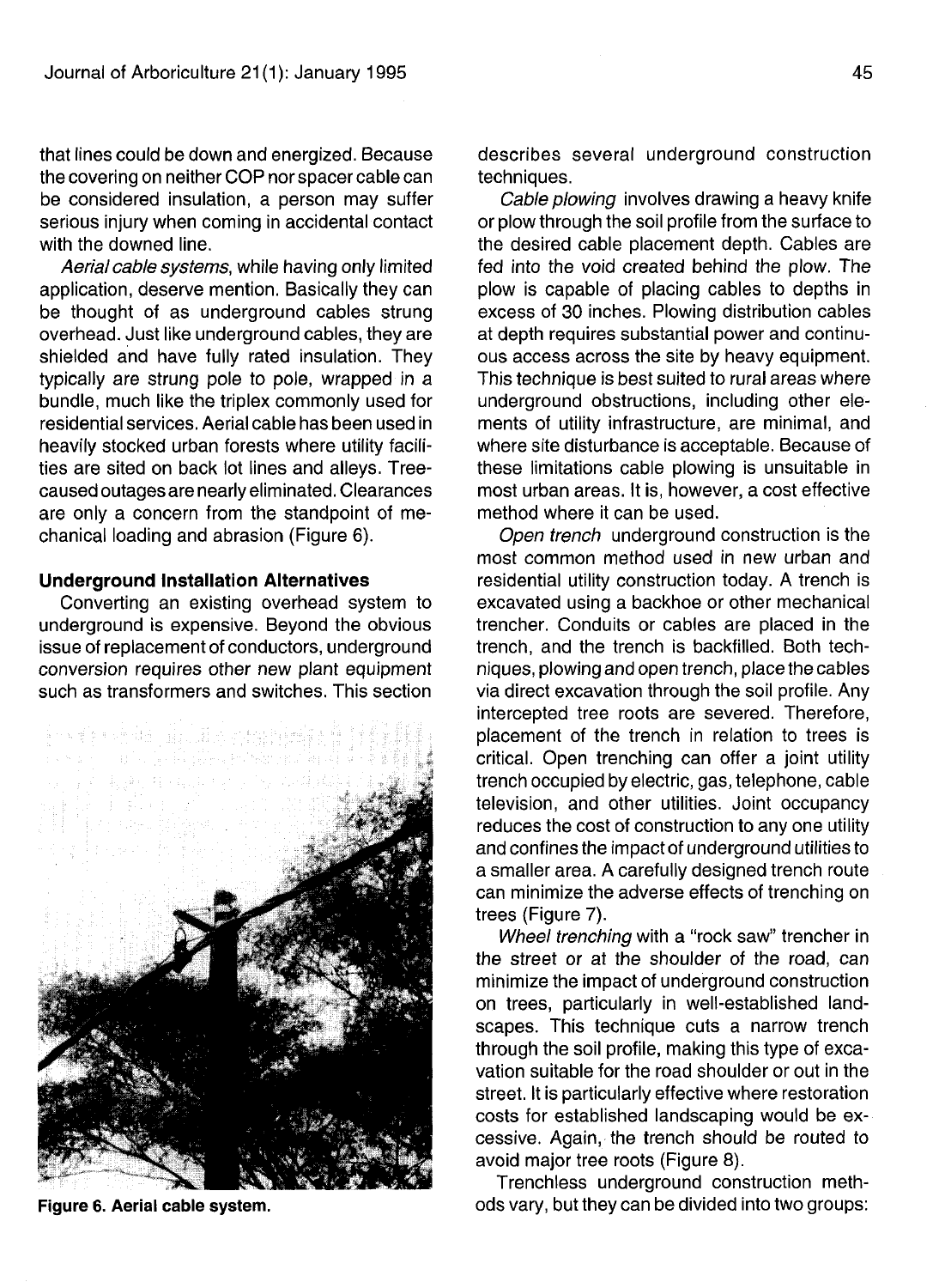

**Figure 7. Open trench construction.**

those technologies with limited ability to be directed, and boring methods with directional steerage control.

"Unguided" trenchless technologies include pneumatic "moles" that hammer their way horizontally through the soil, and steel rods that are driven by hydraulic rams through the soil. Both unguided methods work by compressing displaced soil out of the way. Conduit or cables are pulled in behind the rod or mole, into the void created as it is driven through the soil profile. Note that while these techniques are called "unguided," an experienced operator can direct the alignment of the



**Figure 8. Wheel trench construction.**

tunnel, especially with rod pushers, which have a fairdegree of "steerability." Both techniques require the excavation of launching and recovery pits at the beginning and termination of the tunnel. Tunnel length is also somewhat limited compared to some of the guided boring techniques. However, both moles and rod pushers are well suited to short distances such as road crossings and tunneling under high-value trees (Figure 9).

Guided boring trenchless technology represents the state of the art in underground construction. It differs from unguided methods in that the tunnel is bored, meaning soil is excavated, typically using a mechanical cutting head and or a high-pressure fluid jet. This technology includes boring rigs that are highly steerable, allowing an experienced operator to "fly" the cutting head through the soil profile, effectively avoiding obstacles. However, it is standard practice to "pot hole" or excavate, at sites where the boring head intercepts other elements of the underground infrastructure or other obstructions. Launching and recovery pits are also necessary. As with the other trenchless technologies, conduit or cable is drawn into the tunnel. The success of trenchless boring is highly dependent on soil structure. The presence of aggregate (natural or manmade) material can dramatically reduce production or make the technology impractical (Figure 10).

Appendix, Table 1 gives the pros and cons of engineering solutions for underground distribution lines. Table 2 gives the same foroverhead distribution lines.



**Figure 9. Unguided trenchless construction - mole method.**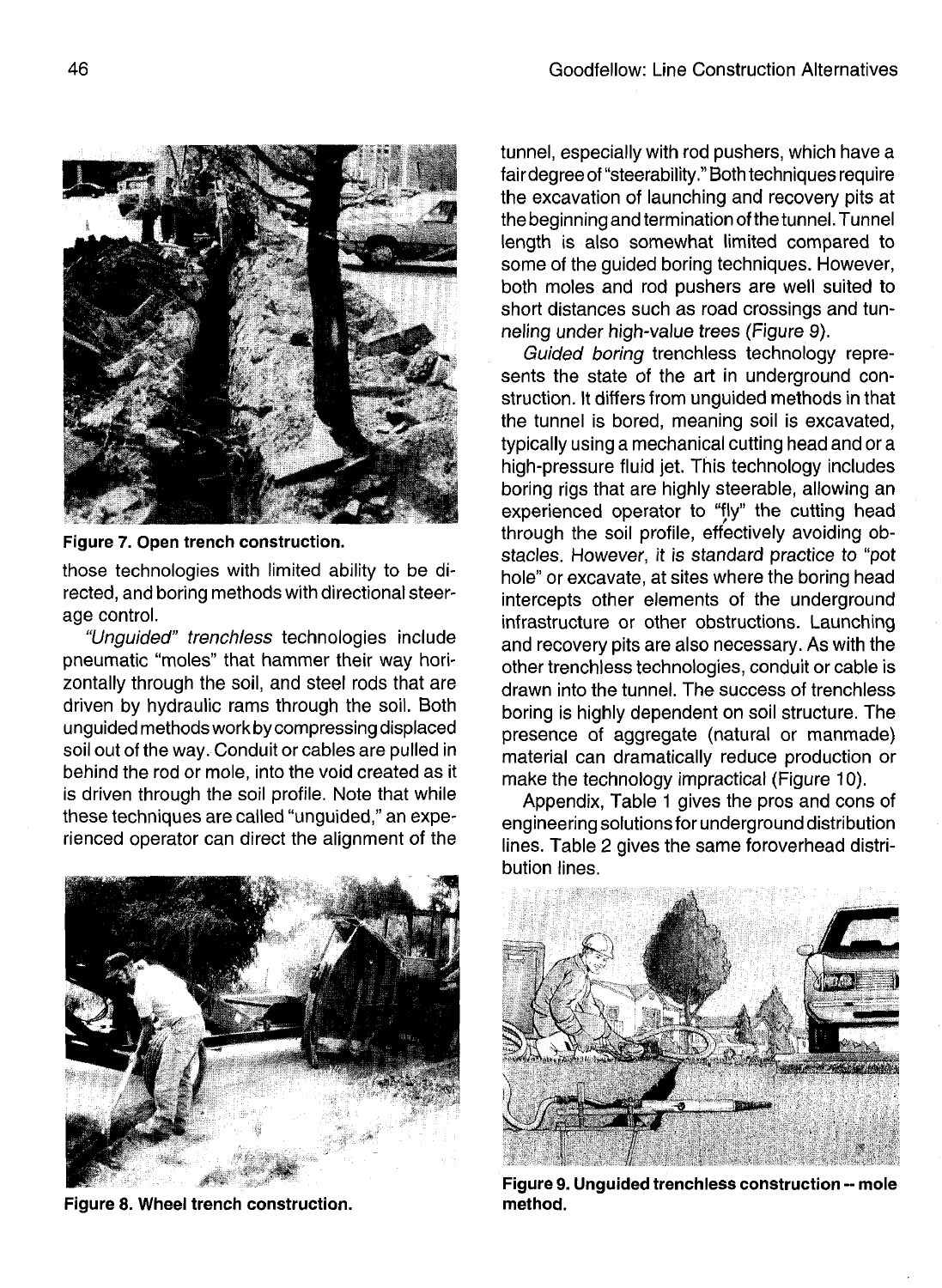

**Figure 10. Guided boring construction.**

### **Conclusions**

The opportunity to consider alternatives to bare open wire overhead lines is greatest at the time of original construction, or at times when the system is changed for other reasons. Urban and utility foresters are encouraged to recognize these windows of opportunity.

The construction alternatives presented here more often than not will come at a premium cost. At times, these costs may be justified. On the other hand, we have a responsibility to recognize that heroic efforts to preserve trees and the associated expense may not be appropriate in all cases.

# Puget Power P.O. Box 90868, GEN-04S Bellevue, WA 98009

**Resume.** Les entreprises de services electriques elaguent de facon cyclique les arbres dans le but de maintenir une zone de degagement entre les branches et les conducteurs electriques aeriens. Des methodes alternatives de construction des lignes électriques peuvent réduire l'impact des lignes sur les arbres. La meilleure opportunité pour introduire des schemas alternatifs demeure au moment de la construction originale ou lorsque des changements sont réalisés sur I'infrastructure existante du reseau.

**Zusammenfassung.** Die Elektrizitatsgesellschaften schneiden regelmäßig Bäume zurück, um Freiraum zwischen den Asten und den elektrischen Uberlandleitungen zu gewahren. Alternative Methoden der Verlegung von Leitungen konnen den EinfluB der Leitungen auf Baume reduzieren. Die größte Gelegenheit zur Durchsetzung alternativer Gestaltung ergibt sich im Moment der Leitungsneuverlegung oder wenn die existierende Infrastruktur verandert wird.